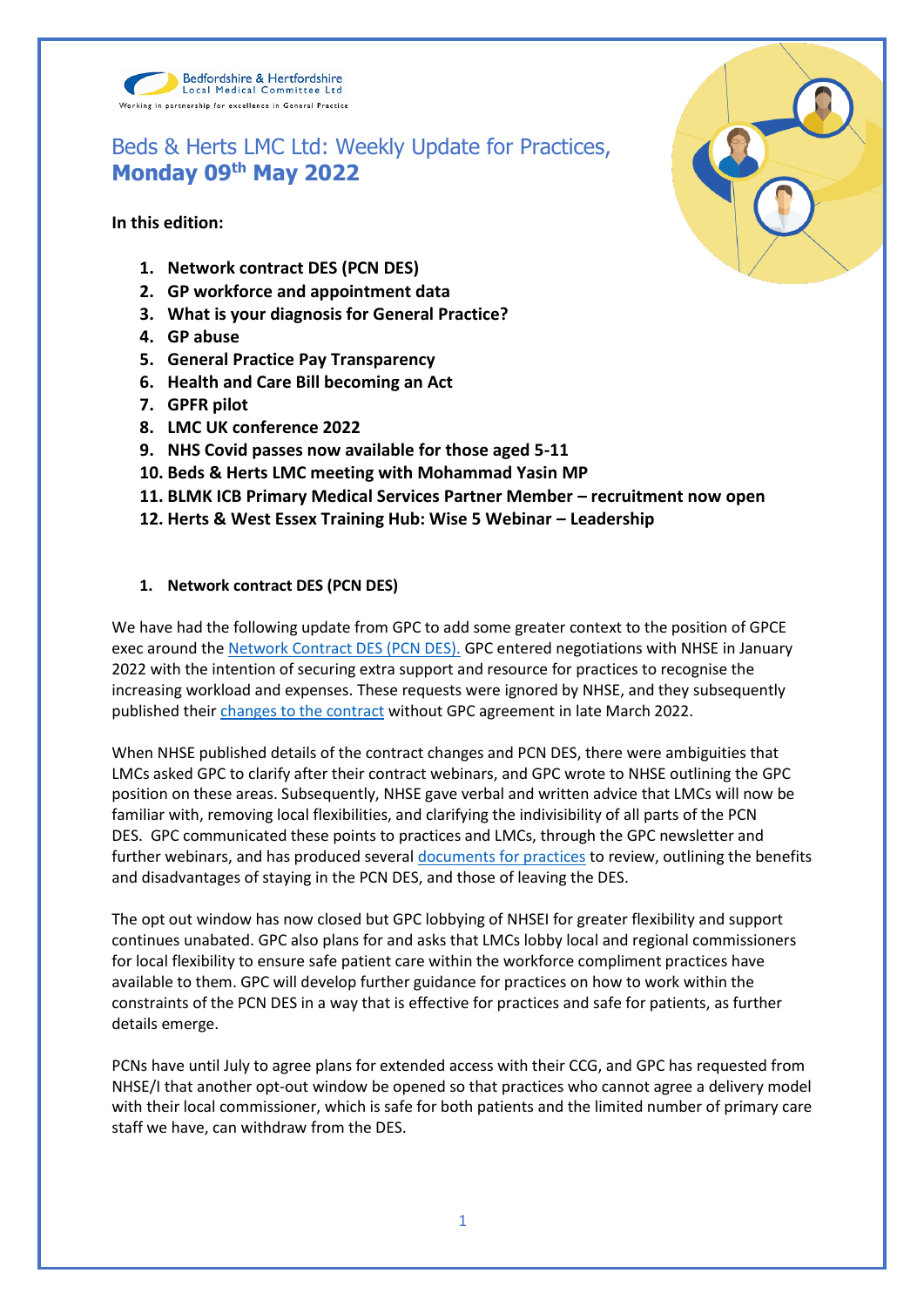*Read more in the GP[C guidance about the contract changes](https://www.bma.org.uk/pay-and-contracts/contracts/gp-contract/gp-contract-changes-england-202223) to support practices in their decision making. Practices should take into account safe working levels from both a workload/staffing and patient perspective, bearing in mind the [BMA's safe working guidance](https://www.bma.org.uk/advice-and-support/gp-practices/managing-workload/safe-working-in-general-practice).*

# **2. GP workforce and appointment data**

The lates[t GP data](https://digital.nhs.uk/data-and-information/publications/statistical/appointments-in-general-practice/march-2022) releases on workforce and appointment bookings (both for March 2022) show that while appointments in England were up by 4 million, GP numbers continued to spiral downwards. Compared with this time a year ago, England has the equivalent of 369 fewer full-time, fully qualified GPs – having lost 30 in the most recent month alone. This means each day there is one less doctor for patients to see. On top of that, we have lost almost 1,600, fully-qualified, full-time equivalent GPs since 2015 (when the current collection method began). *Read the GPC analysis about pressures in general practice on their analysis webpage [here](https://www.bma.org.uk/advice-and-support/nhs-delivery-and-workforce/pressures/pressures-in-general-practice-data-analysis) and the full BMA statemen[t here.](https://www.bma.org.uk/bma-media-centre/millions-more-appointments-with-hundreds-fewer-gps-pushing-doctors-to-breaking-point-says-bma)*

This trend, of demand rocketing while we haemorrhage doctors, is pushing the remaining staff to breaking point as they take on more and more each day, to a point which is not safe for them and certainly not safe for patients.

In addition, the March release of the appointments dataset includes for the first time statistics on: the duration of appointments, SDS role and the recorded national category, service setting and context type of the appointment. Further information can be found [here.](https://digital.nhs.uk/data-and-information/publications/statistical/appointments-in-general-practice/march-2022)

As the appointment length metric refers to 'work planned' rather than 'work done', it will likely under-record the length of an appointment as the way in which appointment length is logged will vary by software system and from practice-to-practice, which means those appointments logged as only a few minutes may not accurately reflect the time taken to see a patient – let alone any follow up done by the GP. NHSD is aware of this issue and GPC is working with them to improve this metric.

# **3. What is your diagnosis for General Practice? #RebuildGP**

The **[Rebuild general practice campaign](https://bma-mail.org.uk/JVX-7T392-G7LO7P-4RBR12-1/c.aspx)** continues to tackle the crisis facing general practice. Two weeks ago, GPs from across Great Britain called for government support to recruit and retain doctors in general practice. Watch the fil[m here.](https://rebuildgp.co.uk/campaign-assets/video-the-diagnosis)

The film was released alongside new data highlighting how workforce and workload pressures are impacting the mental health of GPs. This includes 84% of GPs have felt symptoms of anxiety, stress or depression because of their job in the last year.

There has been considerable interest from both national and regional media outlets, but your help is needed to amplify the message and make the campaign a success. Show your support by sharing the video on [social media](https://twitter.com/rebuildgp) and using the **#RebuildGP**. You can also follow and share content, news, and updates on the campaign **[Twitter page.](https://bma-mail.org.uk/JVX-7T392-G7LO7P-4RBR15-1/c.aspx)**

# **4. GP abuse**

A UK-wide [survey](https://www.mddus.com/about-us/media-centre/2022/april/three-out-of-four-family-doctors-report-facing-increased-patient-abuse?domain=u22810944.ct.sendgrid.net) by the Medical and Dental Defence Union of Scotland found that three out of four GPs reported facing increased patient abuse during the COVID-19 pandemic.

Although the pandemic has placed almost incomprehensible stress on the NHS, its staff and the general public and has caused pain and distress beyond anything we could have imagine - for doctors to be the brunt of violence and abuse in this way is wholly unacceptable. It is no surprise that GPs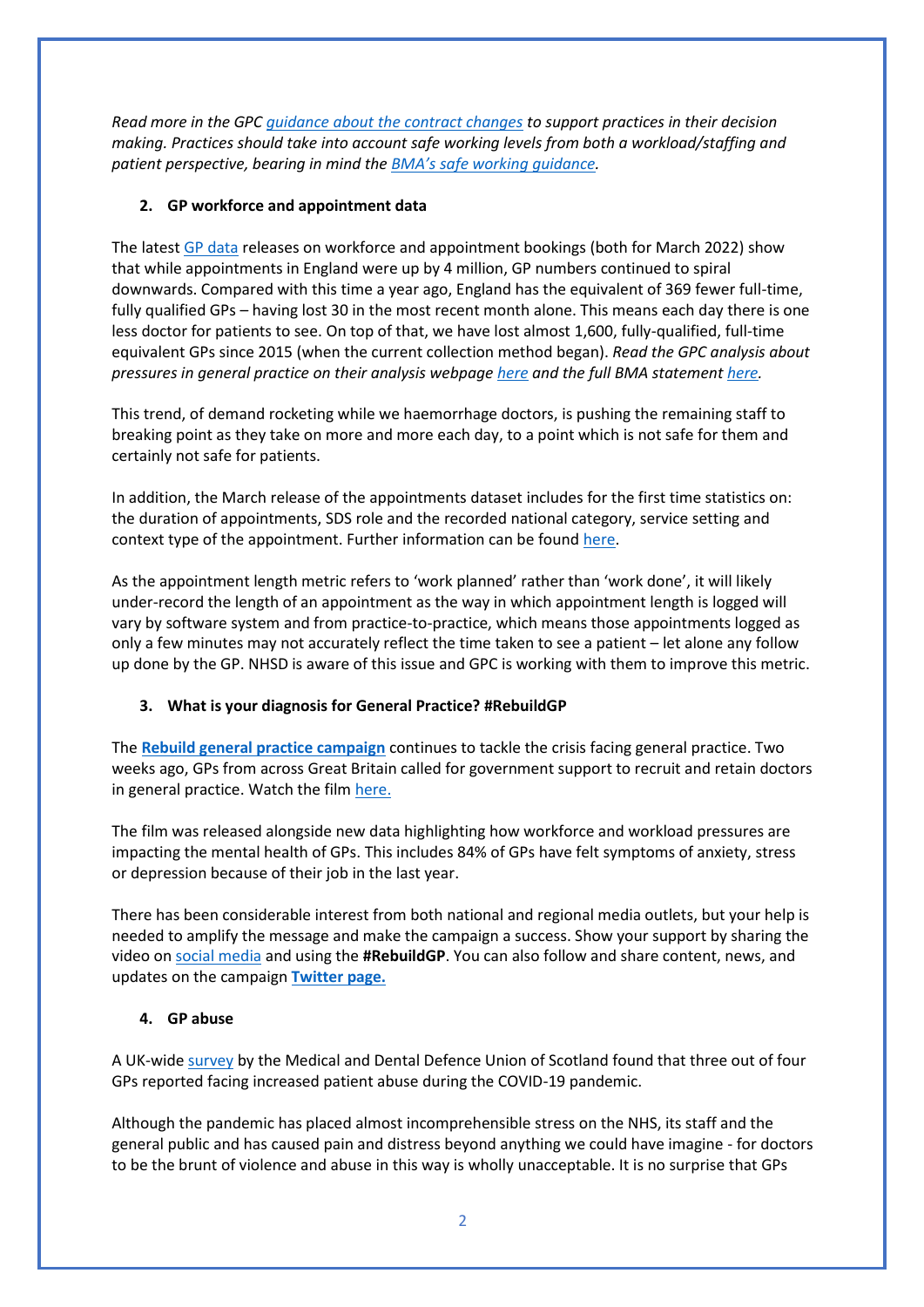feel as undervalued as they do and are considering leaving the profession, as this report and multiple BMA surveys have shown. This deeply disturbing trend must be addressed.

The Government must not only be honest with the public about what general practice can achieve right now - given the chronic workforce shortages, backlog, and lack of resource - but also actually support the profession so that you can provide the kind of care you want to. Read the full BMA [statement](https://www.bma.org.uk/bma-media-centre/patient-abuse-survey-highlights-a-deeply-disturbing-trend-in-general-practice-says-bma) here.

## **5. General Practice Pay Transparency**

GPC has continued to raise concerns about earnings declarations for GPs with the Department of Health and Social Care (DHSC) and following confirmation that the implementation of general practice pay transparency would be delayed, amendments to the GP Contract Regulations have now come in to force to remove the requirement to make a self-declaration of 2020/21 NHS earnings by 30 April 2022. Individuals within scope of the pay transparency provisions therefore do not need to take any action, and commissioners should not seek to enforce this contractual requirement.

With GPs continuing to face such intense pressures, GPC has been clear that this policy was likely to be counter-productive. Although we are pleased that these plans are being delayed, we are disappointed that these amendments were '*made with the expectation that this policy will resume at a later date'*, and GPC will lobby for this requirement to declare earnings to continue to remain suspended for 2022/23 as well. Read the GP[C guidance on GP earnings.](https://www.bma.org.uk/pay-and-contracts/pay/other-doctors-pay/declaring-gp-earnings-over-150-000)

## **6. Health and Care Bill becoming an Act**

The [Health and Care Bill for England](https://www.parliament.uk/business/news/2021/november-2021/lords-debates-health-and-care-bill/) has now [received Royal Assent,](https://www.gov.uk/government/news/health-and-care-bill-granted-royal-assent-in-milestone-for-healthcare-recovery-and-reform) meaning it is now an Act of Parliament. The BMA has said consistently that this is the [wrong bill at the wrong time,](https://www.bma.org.uk/bma-media-centre/wrong-bill-at-the-wrong-time-bma-council-calls-on-mps-to-reject-health-and-care-bill) which completely fails to address the main problems the NHS and BMA members are facing: too few resources, a crisis in social care and crucially, a huge shortfall of staff.

While there have been some concessions from the Government – responding to GPC calls for greater protection from private providers influencing commissioning decisions via membership of NHS decision-making bodies, and safeguards to help prevent undue political interference in the running of local health and care services - GPC is [dismayed](https://www.bma.org.uk/bma-media-centre/bma-utterly-dismayed-as-health-and-care-bill-passes-without-workforce-guarantees) that ministers have ultimately failed to listen to frontline workers and demonstrate commitment to safely staff the NHS and care services.

As the Bill now becomes an Act the BMA will continue to campaign for a publicly funded, publicly provided and publicly accountable NHS that gets the investment it needs, is properly staffed and protects the health and wellbeing of its workers so they are able to provide the high quality and timely care that patients deserve.

You can find out more about the changes, what they mean for you and the BMA work on the Bill [here.](https://www.bma.org.uk/advice-and-support/nhs-delivery-and-workforce/integration/the-health-and-care-act)

### **7. GPFR pilot**

A new pilot is starting in May to trial a replacement to the existin[g GPFR](https://www.gov.uk/government/publications/dwp-factual-medical-reports-guidance-for-healthcare-professionals/dwp-medical-factual-reports-a-guide-to-completion) (General Practice Factual Reports – also known as DS1500 or the PIP form), which GPs are asked to complete to support patients' claims for Personal Independence Payment. The new form is designed to be quicker and easier for GPs to complete, whilst still capturing the information needed. The trial will run for six months and DWP hope that GPs will engage with it and provide any helpful feedback and comments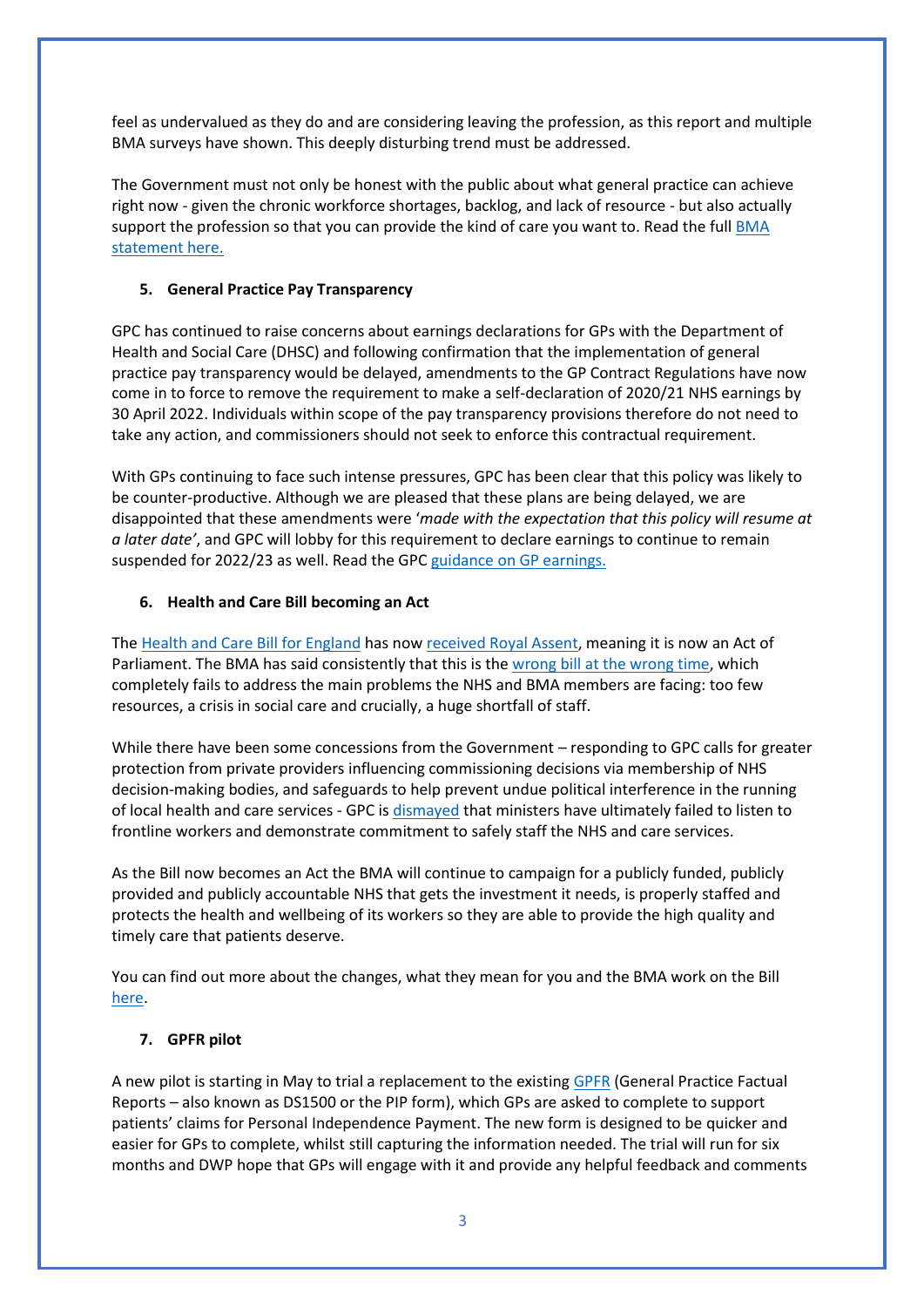they may have on the new form. During the pilot GPs may sometimes receive the existing GPFR and may sometimes receive the version being trialled.

## **8. LMC UK conference 2022**

The Agenda for the [2022 UK LMC Conference,](https://www.bma.org.uk/what-we-do/local-medical-committees) which takes place on *10 and 11 May* in York, has now been published: [uk-lmc-conference-agenda-22-april-2022-final.pdf \(bma.org.uk\)](https://www.bma.org.uk/media/5564/uk-lmc-conference-agenda-22-april-2022-final.pdf)

The Conference will be webcast live - for more information see here: [Local Medical Committees](https://www.bma.org.uk/what-we-do/local-medical-committees)

# **9. NHS Covid passes now available for those aged 5-11**

NHS X has turned on access to COVID passes for those in the 5-11 age groups. Passes were already available for those 12+.

Passes will be available by post when families call 119. They can also submit a web request. The passes will be sent to the registered address as listed on the GP record. They will only be produced if a complete vaccination course has occurred. Recovery passes are not provided for this age group and instant online access is not provided either.

In summary, our understanding is:

Age 5-11 Passes (to be posted) can be requested via 119 or via the web if a complete vaccination course has occurred.

Age 12

As above AND

Using the NHS login passes can be obtained/downloaded immediately via the web. Recovery passes are shown if there has been a positive NHS PCR in the previous 180 days.

Age 13+ As above AND Access is also available via the NHS app.

Each pass is valid for 30 days from production so may need to be requested shortly before any trip abroad.

<https://www.nhs.uk/conditions/coronavirus-covid-19/nhs-covid-pass/>

# **10. Beds & Herts LMC meeting with Mohammad Yasin MP**

Following the most recent letter the LMC sent to all MPs in Bedfordshire and Hertfordshire about the pressures on General Practice, we have received several requests for meetings with local MPs. Last week the team had a really productive meeting with Mohammad Yasin, MP for Bedford, and you can view his full tweet following the meeting [here.](https://twitter.com/YasinForBedford/status/1521882414905278469) 

# **11. BLMK ICB Primary Medical Services Partner Member – recruitment now open**

**\*Beds GPs\***